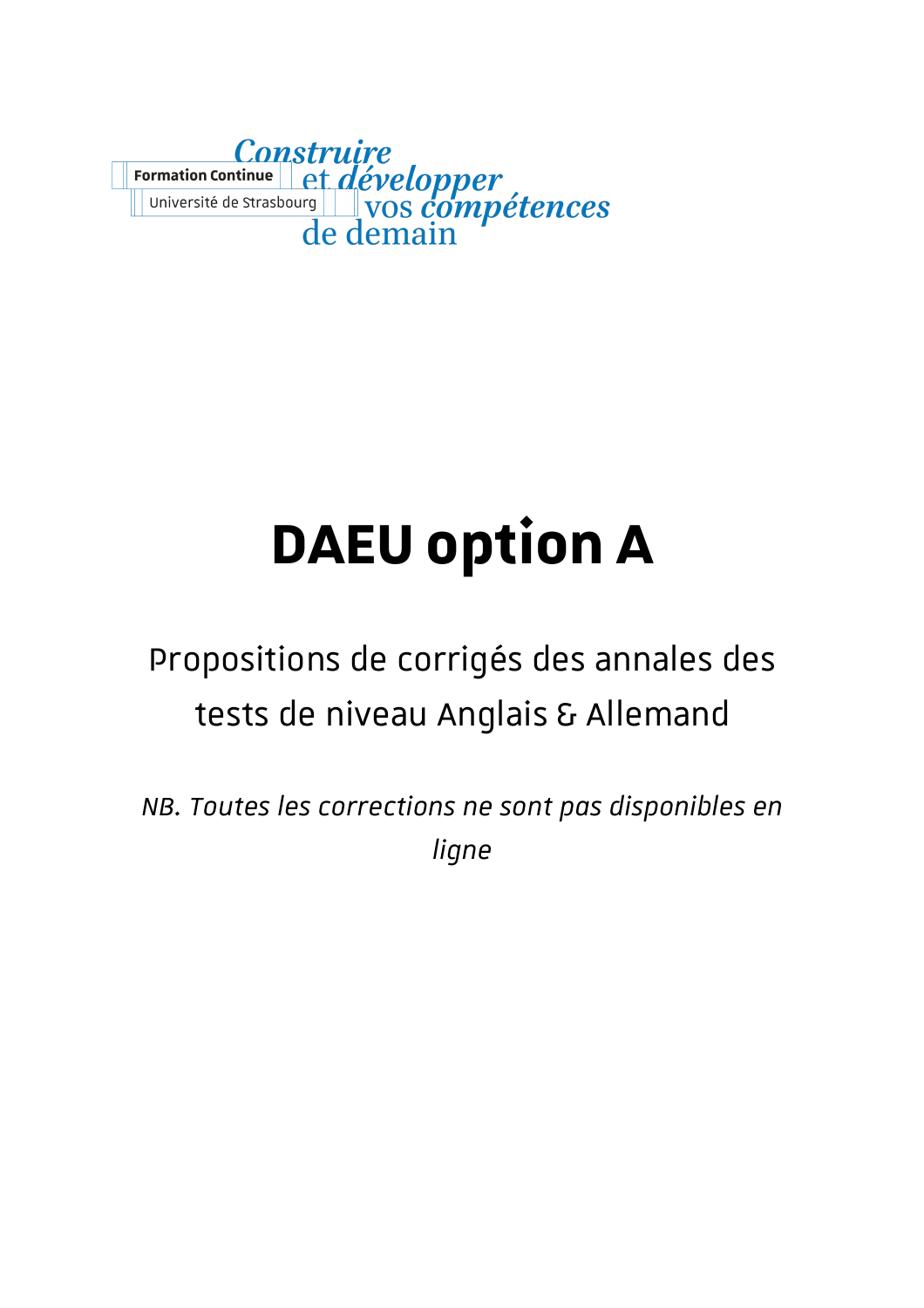# **Formation Continue**

Université de Strasbourg

# **DAEU ALLEMAND ORIENTATION - corrigé**

#### **1. Remettez dans le bon ordre les mots ou groupes de mots proposés.**

Exemple :

gesehen/ ich/ Freunde/ habe/ meine/ gestern ……. **.** → **Gestern habe ich meine Freunde gesehen.** (également possible: **Ich habe gestern meine Freunde gesehen.**)

a) geht / zweimal / Martin / in der Woche / auf den Markt

..........**Martin geht zweimal in der Woche auf den Markt**……… **.**

b) Fotos / immer noch / viele / machst / so / du (=question)

..........**Machst du immer noch so viele Fotos**………… **?**

c) muss / für die Olympischen Spiele / möchte / , / täglich / weil / eine Medaille / trainieren / er / er

......**Er muss täglich für die Olympischen Spiele trainieren, weil er eine Medaille möchte**…………….. **.**

d) der Zug / wachte / als / in Köln / er / auf / um / kaufen / hielt / zu / , / , /und / ein Getränk / aus / stieg

.........**Als der Zug in Köln hielt, wachte er auf und stieg aus, um ein Getränk zu kaufen**……………. **.**

#### **2. Complétez le texte suivant :**

Gestern **hat** Claudia viel **mit** ihrer Kollegin gearbeitet (arbeiten). Sie **ist** morgens früh **aufgestanden** (aufstehen) und hat ganz schnell **gefrühstückt** (frühstücken). Dann ist sie **ins** Büro **gefahren** (fahren) und ist **bis** 21 Uhr dort geblieben. Sie **war** todmüde!

#### **3. Complétez les phrases suivantes avec les formes appropriées de six verbes différents parmi "dürfen, können, möchten, mögen, müssen, sollen, wollen":**

- a) Er …**kann**….. nicht mit uns ins Kino gehen, er …...**muss**.... heute Abend arbeiten.
- b) Der Arzt hat gesagt, ich ……**soll**….. mehr schlafen und ……**darf**……. nicht mehr so viel rauchen.
- c) Als er Kind war, ……**mochte**……. er keinen Fisch, heute ……**mag**…… er Fisch sehr.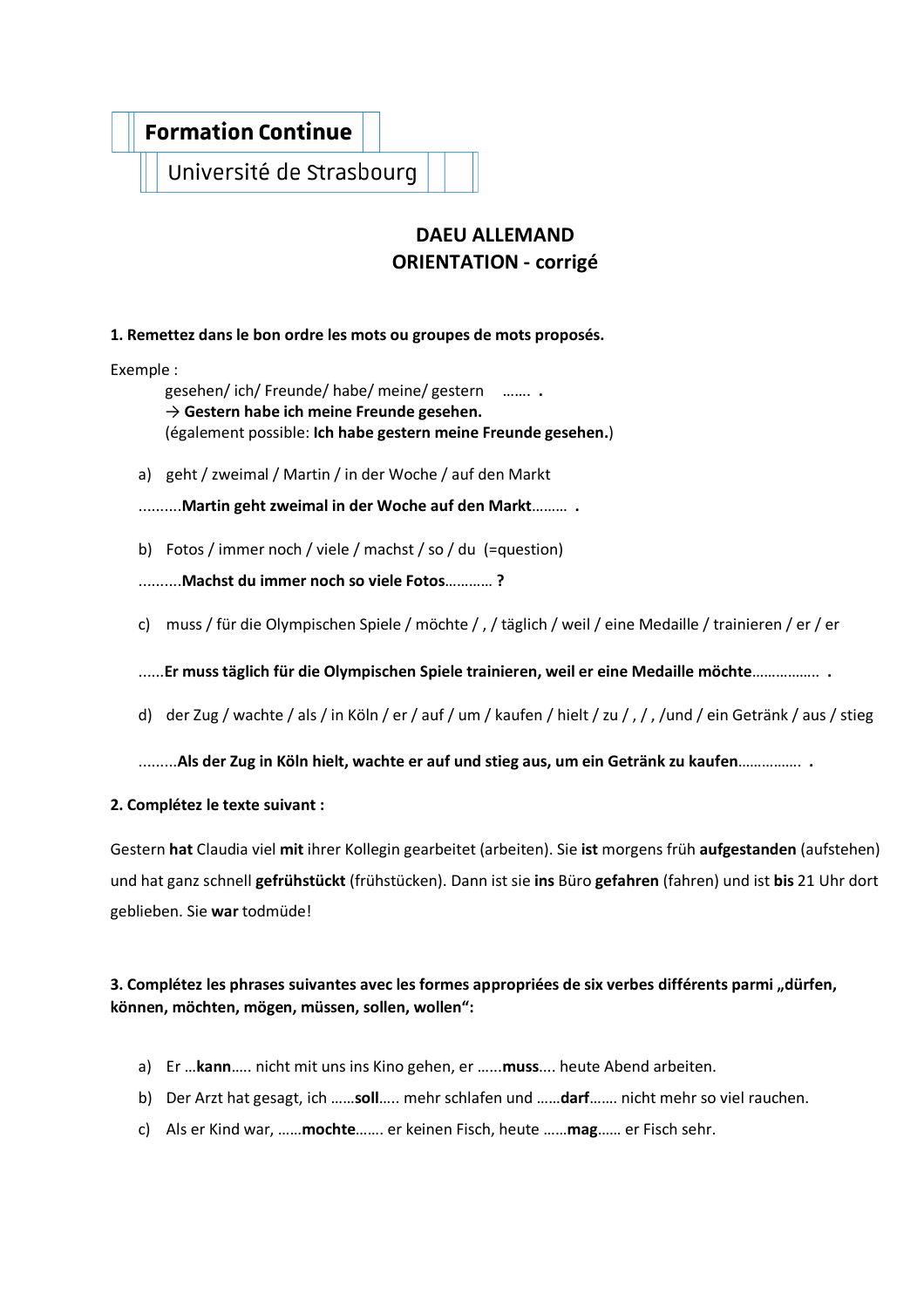**4. Vous invitez votre correspondant(e) allemand(e) à passer une semaine chez vous. Vous lui proposez un moment propice et essayez de le (la) motiver pour ce voyage en lui décrivant son séjour chez vous ainsi que plusieurs activités que vous pourriez entreprendre ensemble. (Ecrivez environ 120 mots.)**

Liebe Lena,

wie geht es dir? Hoffentlich hast du nicht zu viel Arbeit…

Vielleicht hättest du Lust, zur Entspannung einmal eine Woche bei mir in Straßburg zu verbringen? Dann könnten wir uns endlich richtig kennenlernen! Ich würde dir so gern die Stadt zeigen, mit dir auf den Münsterturm steigen und mit einem kleinen Bähnchen eine Stadtrundfahrt machen, das ist lustig und auch interessant, denn in Straßburg gibt es viel zu sehen. Du musst auch unbedingt unsere Spezialitäten kosten! Die elsässische Küche ist nämlich hervorragend. Bei mir zu Hause gibt es ein Gästezimmer, so dass du dich auch mal zurückziehen kannst, wenn du möchtest.

Es würde mich sehr freuen, wenn du kommen würdest, vielleicht so um Ostern herum? Was meinst du?

Herzliche Grüße

Marine

(123 mots)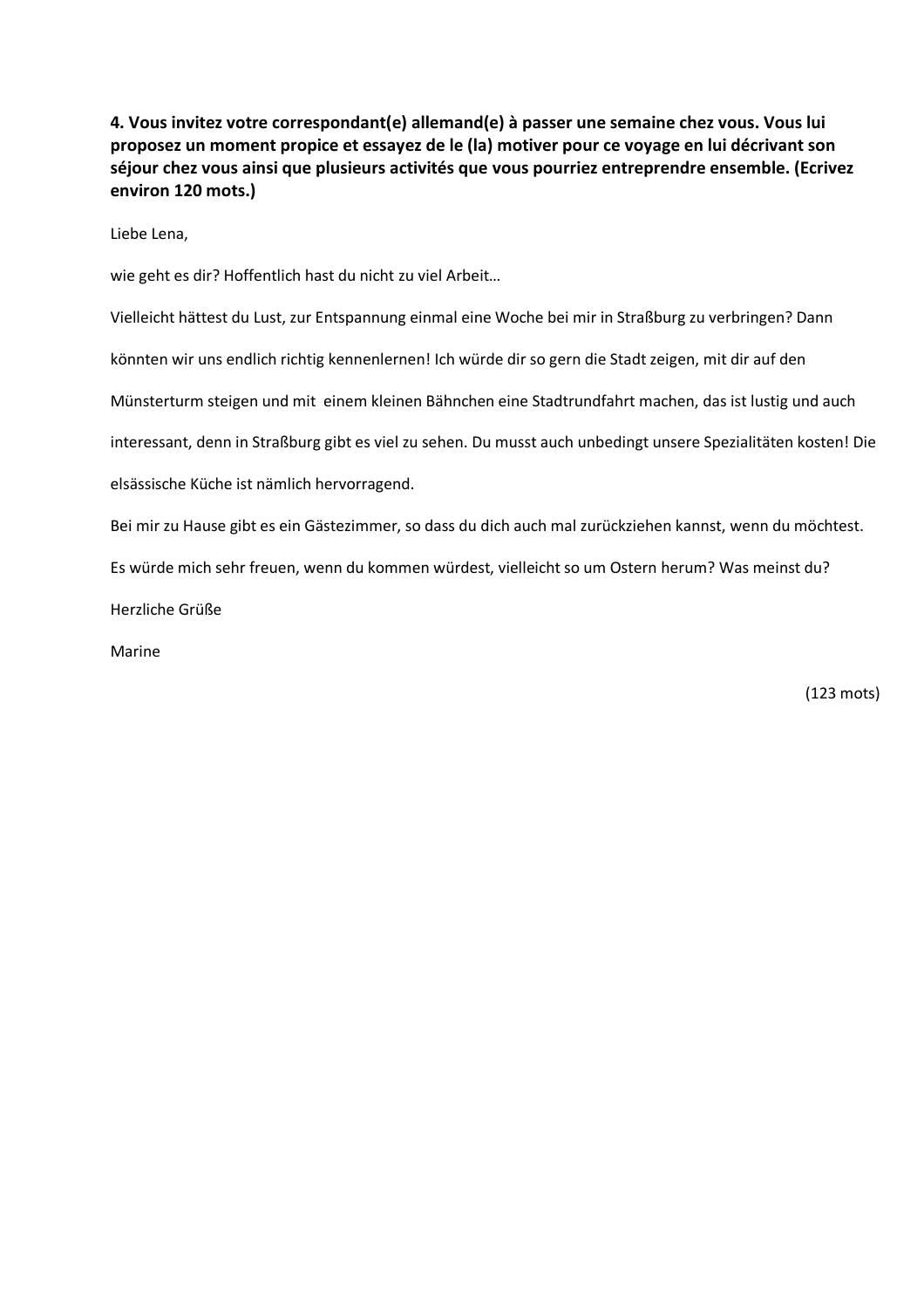#### **Read carefully this interview with writer E.B. White.**

INTERVIEWER: Can you say something about your childhood in Mount Vernon?

E.B. WHITE: As a child, I was frightened but not unhappy. My parents were loving and kind. We were a large family (six children). Nobody ever came to dinner. My father was formal, conservative, successful, hardworking, and worried. My mother was loving and hardworking. We lived in a large house in a suburb. I lacked for nothing except confidence. I suffered from the routine terrors of childhood: fear of the dark, fear of the future, fear of the return to school after summer…. I was, as a child, allergic to pollens and dusts, and still am.

INTERVIEWER: At what age did you know you were going to follow a literary profession? Was there a particular incident, or moment?

WHITE: I never knew for sure that I would follow a literary profession. I was twenty-seven or twenty-eight before anything happened that gave me any assurance that I could be a writer. I had done a great deal of writing, but I lacked confidence in my abilities.

INTERVIEWER: When did you first move to New York?

WHITE: After I got out of college, in 1921, I went to work in New York but did not live in New York. I lived at home, with my father and mother in Mount Vernon. I held three jobs in about seven months. I disliked them all. In the spring of 1922 I headed west to seek my fortune. I landed in Seattle six months later and worked there as a reporter on the *Times* for a year, was fired, shipped to Alaska, and then returned to New York.

INTERVIEWER: Nature has been very important to you. This seems a contradiction considering the urbanity of New York.

WHITE: There is no contradiction. New York is part of the natural world. I love the city, I love the country. The city is part of the country. But it is not just a question of birds and animals. The urban scene is a spectacle that fascinates me. People are animals, and the city is full of people in strange plumage, defending their territorial rights, digging for their supper.

INTERVIEWER: Do you have a special interest in the other arts than writing? WHITE: I have no special interest in any of the other arts. I know nothing of music or of painting or of sculpture or of the dance. I would rather watch the circus or a ball game than ballet.

INTERVIEWER: Is style something that can be taught?

WHITE: I don't think it can be taught. Style results more from what a person is than from what he knows.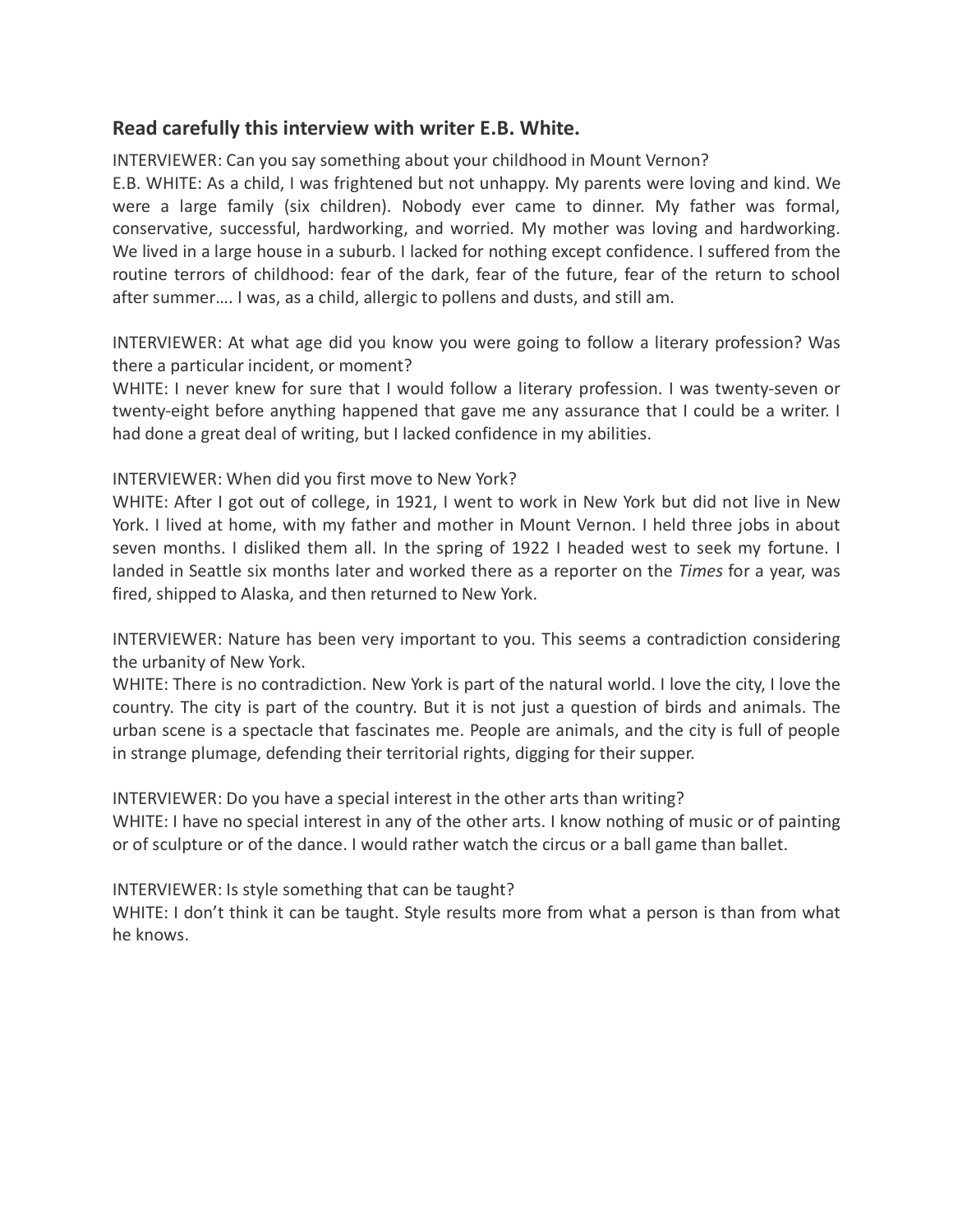#### **1. What are the main life experiences that E.B. White describes in this interview? (minimum 30 words)**

E.B.White talks about his experiences as a child. He describes his parents, the house where he used to live and his daily life back then. E.B.White then talks about becoming a writer after moving to New York. Finally, he talks about his relationship with nature and with art.

#### 2. **True or false?**

|                                                     | <b>True</b> | False |
|-----------------------------------------------------|-------------|-------|
| E.B. White never wanted to become a writer.         |             |       |
| E. B. White did not like New York.                  |             |       |
| E.B. White was passionate about music and painting. |             |       |
| E.B. White was a very confident young man.          |             |       |

#### 3. **Replace the word in italics with a synonym.**

As a child, I was *frightened* but not unhappy.

*Scared, terrified*

I had done a great deal of writing, but I lacked confidence in my *abilities*.

*Capacities, skills, competences*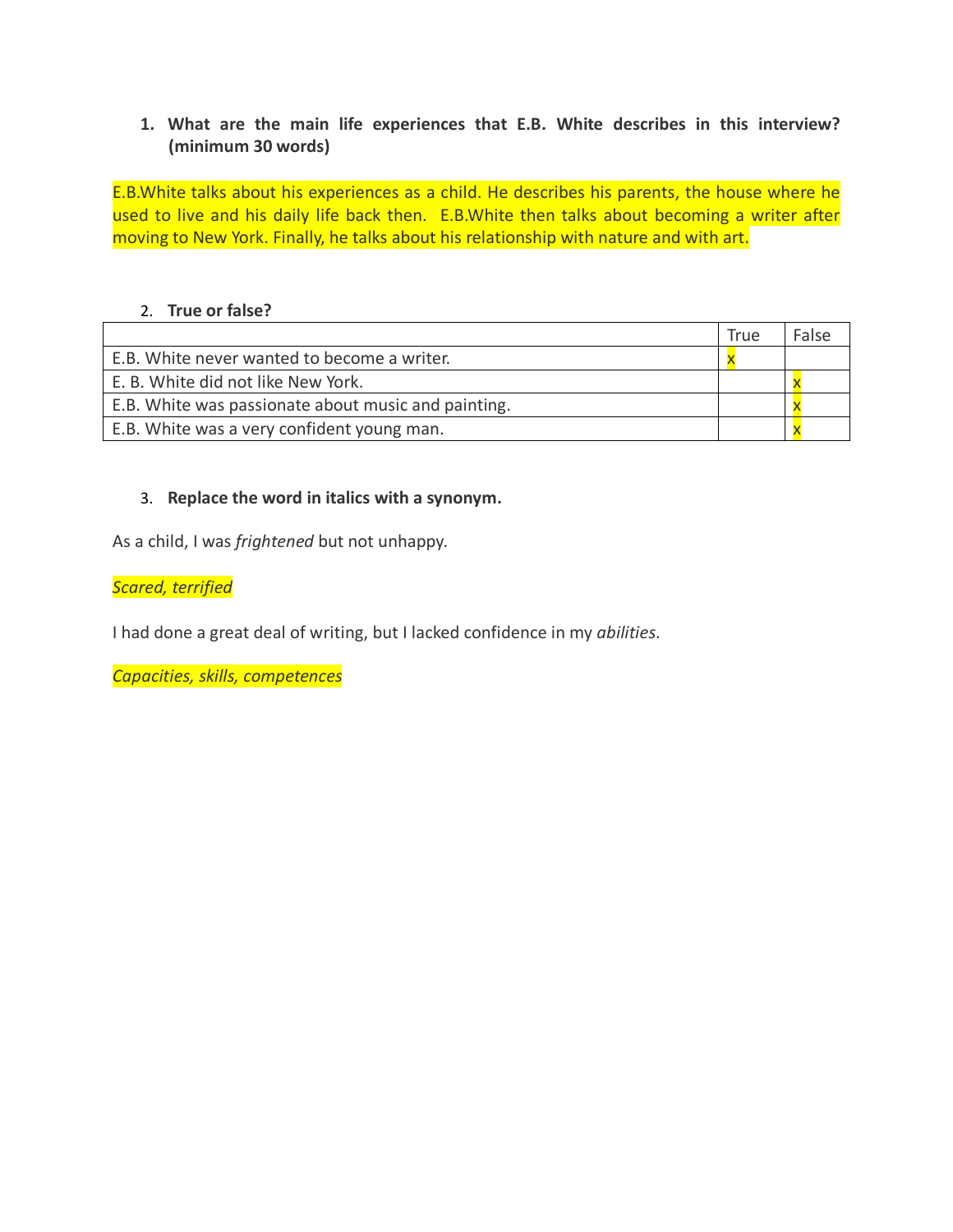4. **E.B. White tells the story of his young years in this interview. He also describes his personality and his likes and dislikes. Describe your main passions and hobbies. (minimum 50 words)**

One of my favorite hobby is reading novels. I like to read novels because I can discover different characters and their life stories. And usually it is like entering in a whole new universe. Reading also helps me open my mind, find out more about different countries and also more about history.

Another passion I have is gardening. I like spending time in my garden, planting and taking care of my vegetables, and then making delicious dishes with fresh and tasty tomatoes or salads!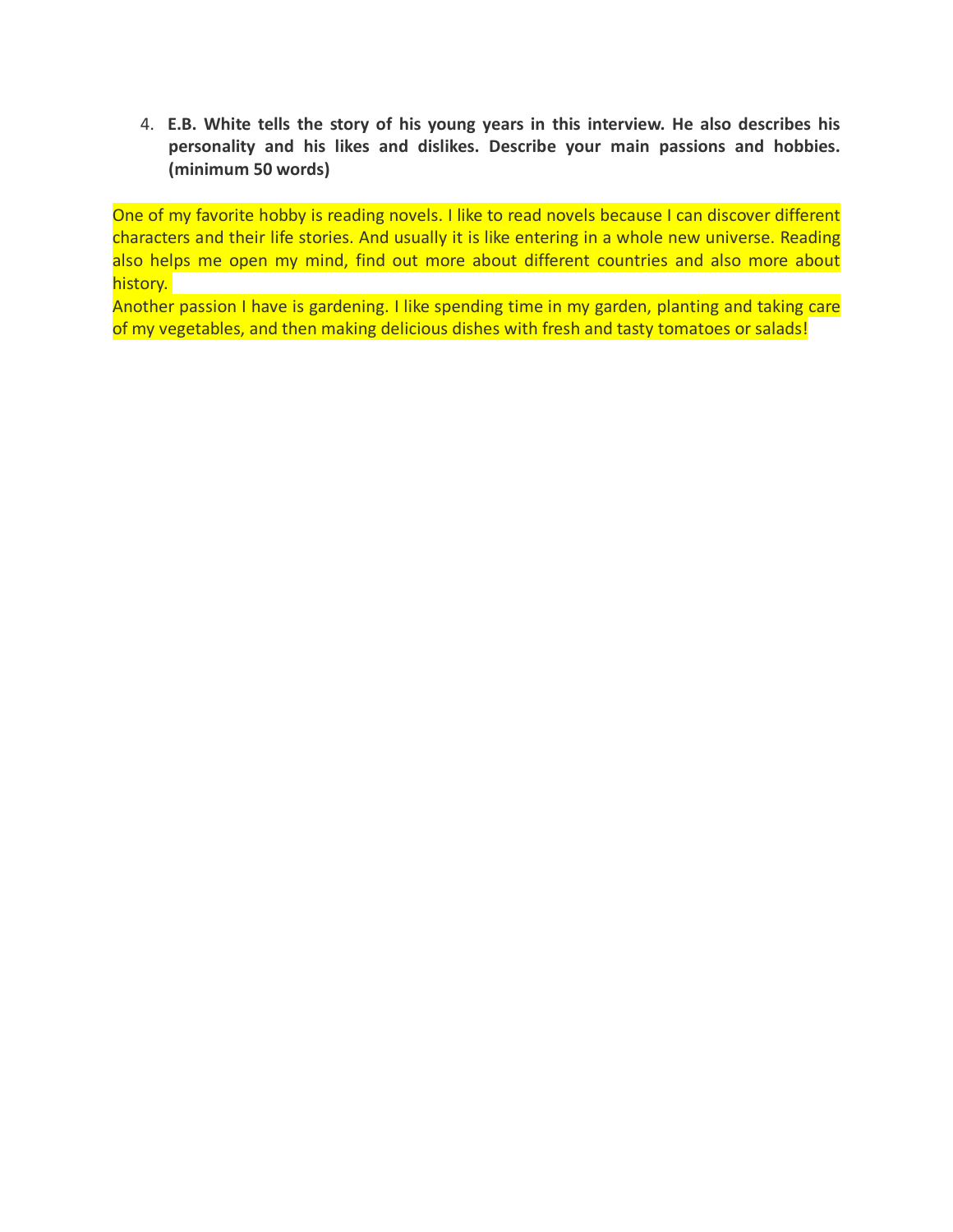**Part 2. Written comprehension**

5. **Read this article and choose the best word to fill the spaces.** 

My name's Hannah and I'm twenty years old. I've got a daughter called Nicole.

She's \_\_\_\_\_\_\_\_three now. *(nearly / quite / yet)*

I live in a small flat \_\_\_\_\_\_\_\_the city centre. It isn't a nice place to live. *(in / at / on)*

It's very noisy and dirty and there is \_\_\_\_\_\_\_\_for Nicole to play. *(somewhere / anywhere / nowhere)*

I want to move out of the city and live in the countryside. But it's very expensive to live there. I will need to earn \_\_\_\_\_\_\_\_ money to buy a house. *(enough / any / this)*

There aren't flats for sale in the small villages near here. *(much / lot / many)* 

I will need to buy a car \_\_\_\_\_\_\_\_ *(too / also / maybe).*

That's why I study at college. I'm studying Business. While I am at college, my mum looks \_\_\_\_\_\_\_\_Nicole. *(at / after / for)*

My mum really likes spending time with her. In the evening, I work as a cleaner. I clean people's houses. Nicole comes with me. She plays \_\_\_\_\_\_\_\_with her toys while I work. *(quiet / quieter / quietly)*

#### 6. **Choose the correct tense for the verbs in the following text.**

When George **created** (*to create*) his own business, everyone **thought** *(to think)* he was crazy *(to be)* crazy. They **thought** *(to think)* that he had made / made/ would made *(make)* a lot of sacrifices. His friends told *(to tell)* him not to give up his great lifestyle. His business was *(to be)* small, but in twenty years it would become *(to become)* a large and successful company.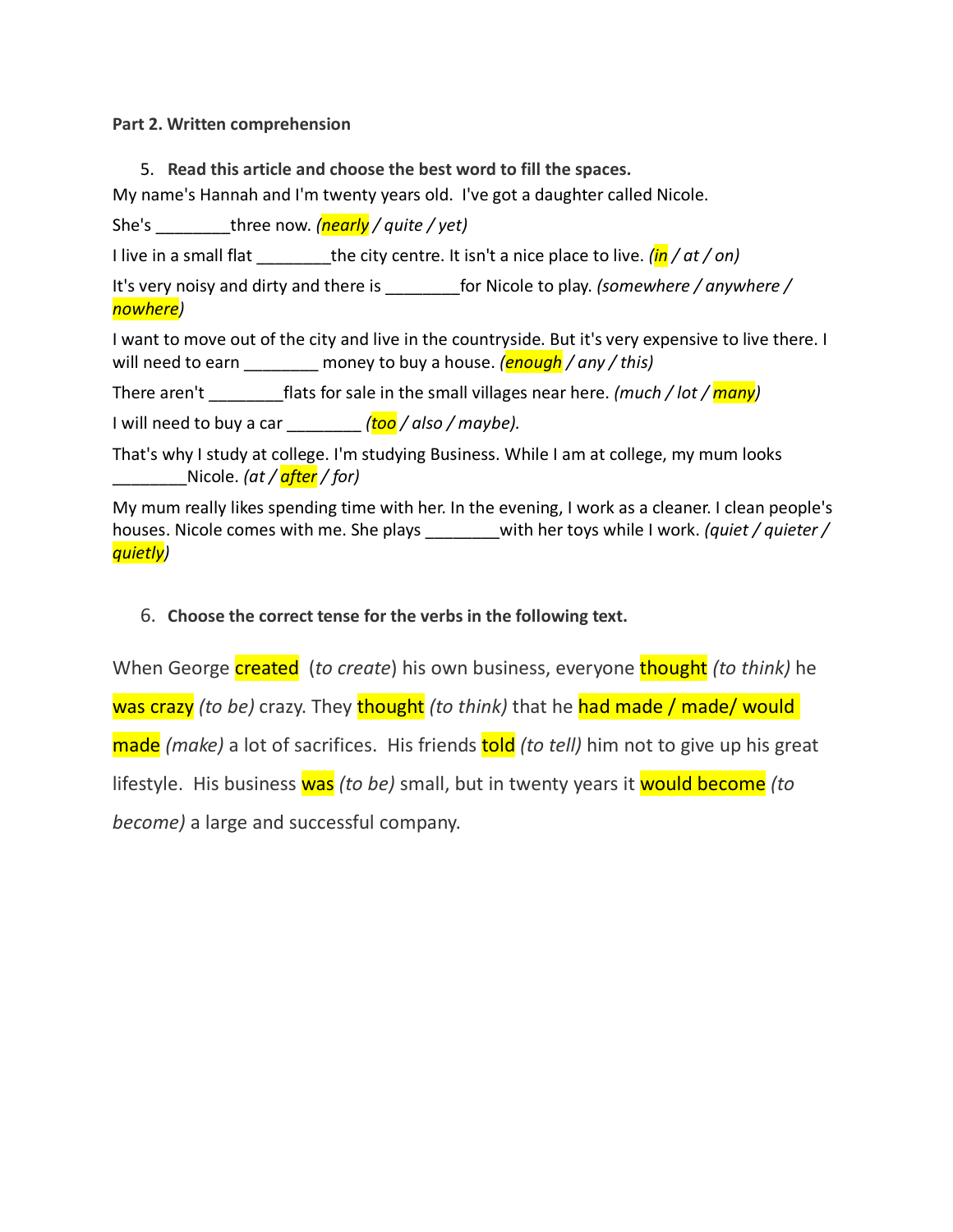#### **Read the following article:**

#### **A journey into genius**

by Dan Savery Paz, Lonely Planet Writer

Want to enter the world of a genius? Visiting the homes and workplaces of Marie Curie, Shakespeare and Einstein may not make you more intelligent, but it will certainly inspire you. Take a trip with us to some of these great places.

# **Curie's birthplace, Warsaw, Poland**

Marie Curie, one of the greatest fighters against cancer, was a proud daughter of Warsaw. She was the first woman to win a Nobel Prize (1903). She discovered two elements– polonium (named after Poland) and radium. She is famous for her research on radioactivity.

# **Einstein's apartment, Bern, Switzerland**

Albert Einstein lived in Bern from 1902 to 1909. These were the happiest and most productive years of his life. 1905 was the year when he wrote four articles that changed modern physics, including the special theory of relativity. These important papers were created in a modest apartment on Kramgasse, which is now the Einstein House, home to his typewriter, telephone and some very wellworn passports.

# **Shakespeare's Globe, London, UK**

What could be more English than standing with a beer in hand, watching a Shakespeare play by the River Thames? Only tea with the Queen. 2016 marks 400 years since the death of William Shakespeare. The Globe Theatre in London will be celebrating with a host of special performances and exhibitions.

(adapted from https://www.lonelyplanet.com/travel-tips-and-articles/a-journey-into-genius , retrieved on 31 May 2016)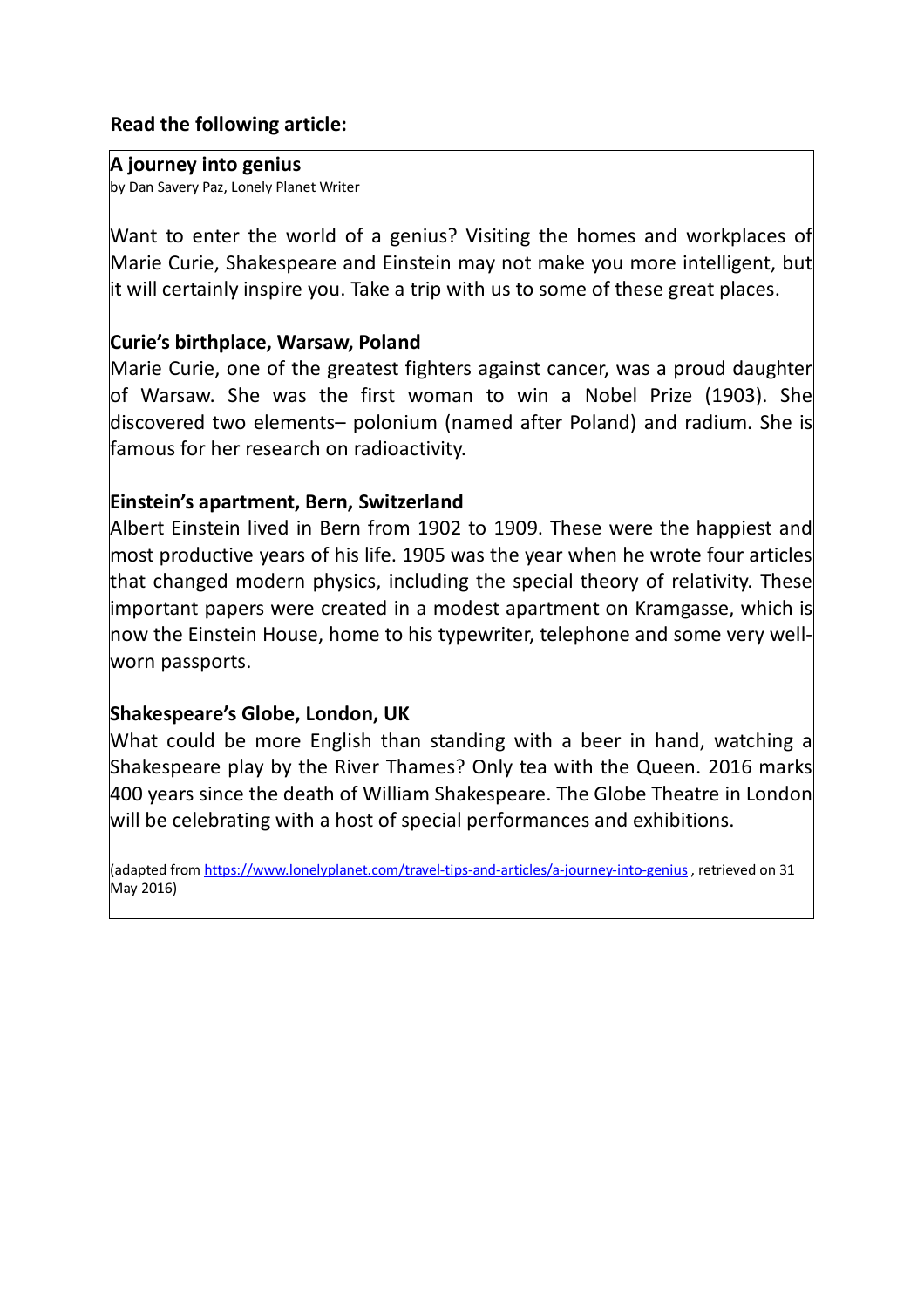# **Part 1. Comprehension (6 points)**

#### **1. What is this article about? (minimum 30 words)**

This articles presents the homes and workplaces of Marie Curie, Shakespeare and Einstein. It introduces these three famous people, by describing their lives, their achievements and also the places where they lived.

### **2. Why is it important to visit the homes of Marie Curie, Shakespeare and Einstein? (minimum 30 words)**

According to the author of this article, it is important to visit the homes of Marie Curie, Shakespeare and Einstein in order to get inspiration. These houses and workplaces are also good destinations for a trip.

#### 3. **True or false?**

|                                                               | <b>True</b> | <b>False</b> |
|---------------------------------------------------------------|-------------|--------------|
| Visiting the home of a genius will make you more intelligent. |             |              |
| Marie Curie discovered two new chemical elements.             |             |              |
| Einstein discovered the theory of relativity in late 1920s.   |             |              |
| Einstein had several passports.                               |             |              |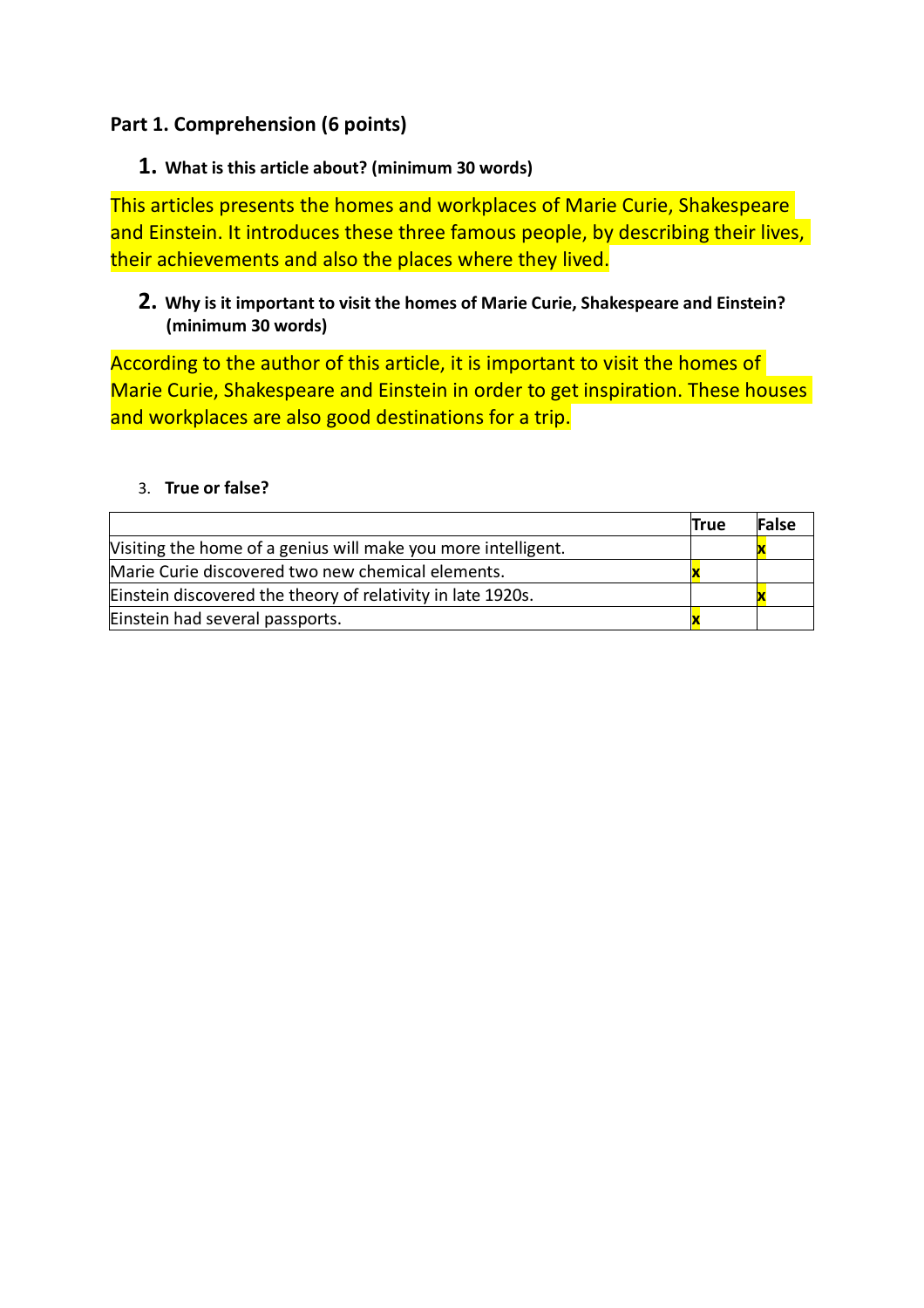# **Part 2. Comprehension (4 points)**

#### **What does Josh say to his friend Marta?**

**Complete the conversation between two friends, matching the numbers 1 to 6 with the letters A to H.** 

Marta: Hello, Josh. It's good to see you. How was your holiday? Josh: 1 ............ Marta: Where did you go this year? Josh: 2 ............ Marta: What was the weather like? Josh: 3 ............ Marta: Great! Did you take any photos? Josh: 4 ............ Marta: Did you stay in a hotel? Josh: 5 ............ Marta: It sounds like you had a great time. Will you go again? Josh: 6 ............ Marta: It would be more interesting to do that.

#### **Possible answers:**

A It was quite warm. I went swimming in the sea. B No we didn't. My uncle has some friends there and we stayed with them. C I thought they were really great. D Probably not. I'm planning to go somewhere else next year. E It was great, thanks. F I took some really good ones. G We didn't have enough money. H I went with my uncle to Iceland.

#### **Your answers:**

| 1E  |  |  |
|-----|--|--|
| 2 H |  |  |
| 3A  |  |  |
| 4F  |  |  |
| 5B  |  |  |
| 6D  |  |  |